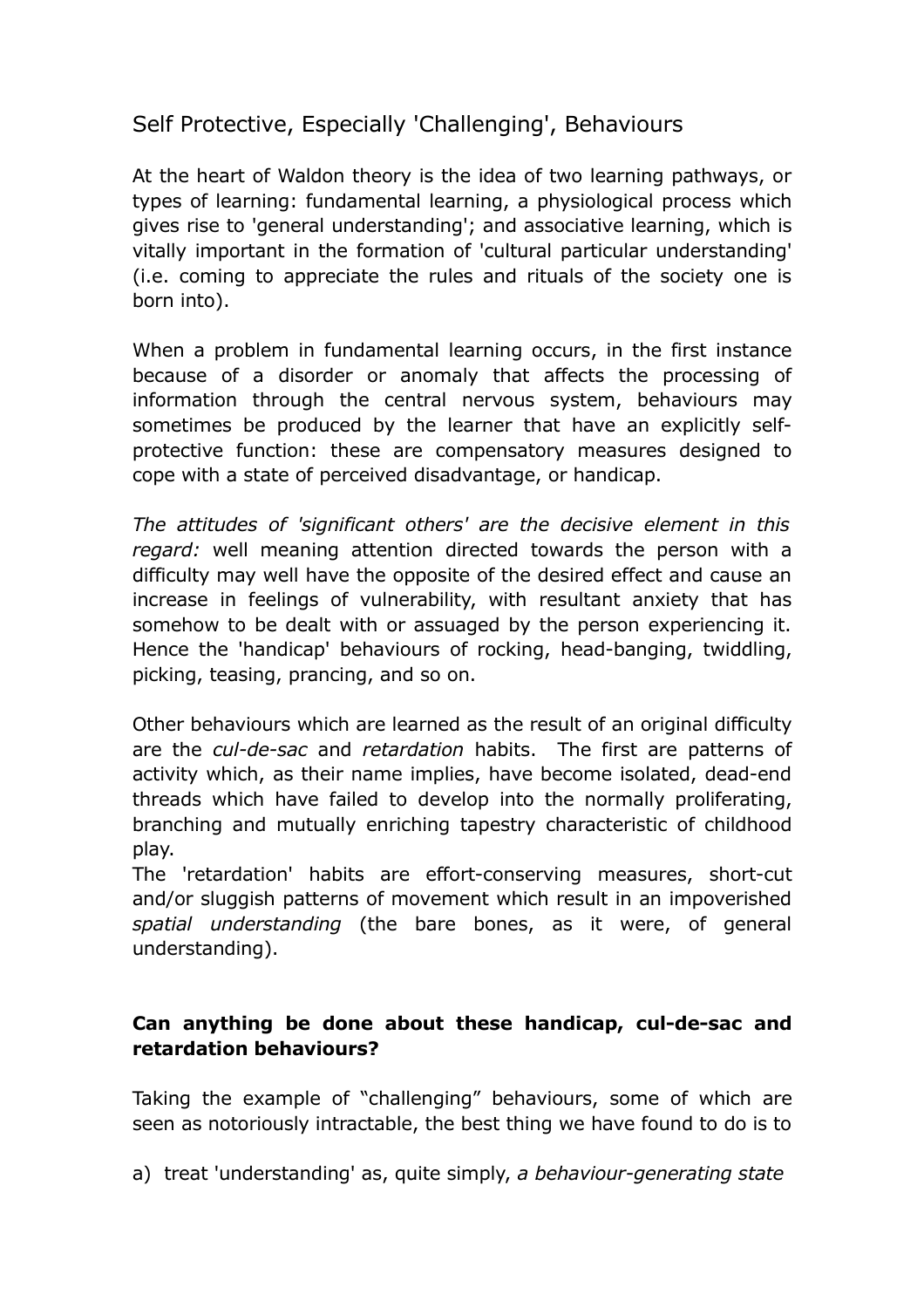b) view problematic behaviours as the result of an *inappropriate relationship between the individual and the environment*: any attempt to affect them needs to be preceded by a careful analysis of their origins, since they can only come about in the first instance through some lack of understanding on the part of 'significant others'. Quite often this is due to the application of simple 'common sense' to a situation which requires *uncommon* sense and insight.

We can then re-arrange the environment (including the expectations of carers, teachers etc.), and greatly increase the likelihood of the learner coming to acquire new, constructive patterns of behaviour that supplant some, maybe most, of the 'challenging' behaviours – which, in the best-case scenarios, may remain as vestiges only or disappear completely.

How do we go about this? There is a logical order of priority:

1 **Long term** Reduce as far as possible the chances of the learner feeling inadequate to cope with everyday contingencies by helping them to improve the *quality* - the all-round competence - of their general understanding.

This is done by enabling the learner to exercise their current abilities in all imaginable variations**\***; over time these are noticed, acted on occasionally, increasingly understood, acted upon more frequently, and eventually incorporated into the repertoire of spontaneously-produced behaviours so as to be available at any time in any form, under any ordinarily occurring conditions (i.e. all except the extremes of physical or emotional collapse).

2 Helping learners to improve the quality of their general understanding means that, as part of exactly the same process, they are strengthening their tolerance of emotional strain, so that unsatisfactory or obstructive conditions, 'overfacing' and other potentially frustrating circumstances, do not distract them so much from approaching and dealing with problems in an organised and adaptive manner.

3 Eliminate, so far as is possible, conditions that foster the production of defensive behaviours by arranging that the people who form the bulk of the learner's social environment understand the problem well enough to avoid making what the learner *interprets* as excessive demands on his or her understanding. This includes not responding inappropriately to the unwanted behaviours (see 4).